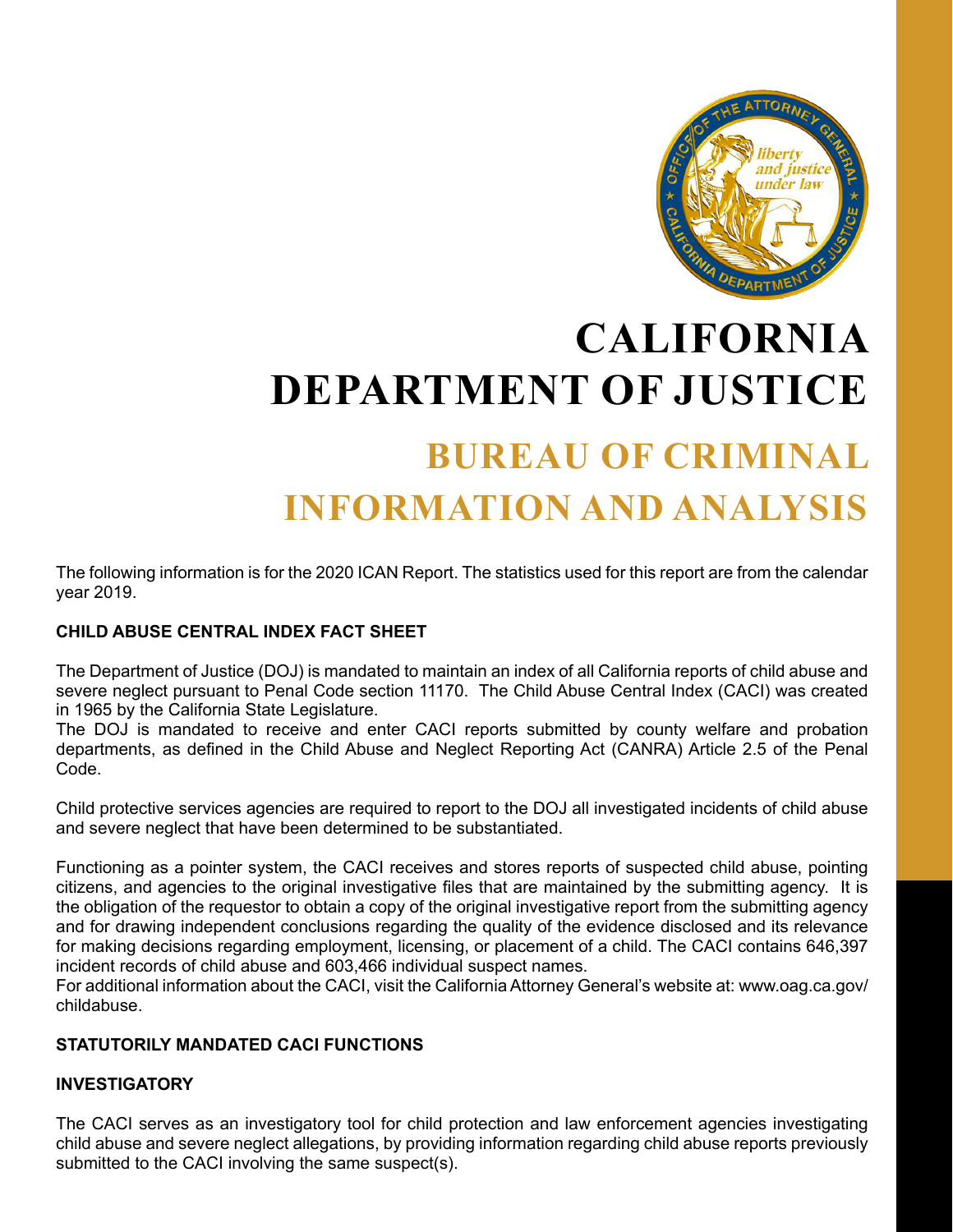

All incoming child abuse reports are entered and searched against the CACI entries to identify any prior reports of child abuse that involve the identified suspect(s). Additionally, the DOJ provides information on an expedited basis to child protection agencies for emergency child placement and to law enforcement as a child abuse investigative tool. During calendar year 2019, the DOJ conducted 28,997 expedited search requests for investigatory purposes.

#### **REGULATORY**

The CACI regulatory functions include applicant search requests for employment, licensing, adoption, and temporary child placement.

The DOJ provides subsequent notification to licensing agencies when a new child abuse report is received and matched to an individual who has been previously licensed to have custodial or supervisory authority over a child or children.

During calendar year 2019, the DOJ responded to 8104 Adam Walsh Act out-of-state foster care and adoption requests, and 1342 citizen inquiry requests. 226,700 CACI searches were performed as a result of an applicant background check request.

#### **DATA FACTS**

- Authorized agencies submitted 7,131 reports to the DOJ for entry into the CACI (See Figure 1).
- Physical abuse is the most prevalent type of abuse. 2,323 reports were submitted representing 33% of the total reports entered into the CACI. The other types of abuse reported are as follows: mental abuse 1,437 (20%), sexual abuse 1,788 (25%), severe neglect 1,507 (21%) and willful harming and/or corporal punishment 86 (1%).
- Of the 7131 child abuse reports submitted, there were 4 reported deaths of a child. Los Angeles County submitted zero (0) of the child death reports.
- During 2019, Los Angeles County submitted 1444 (20%) of 7131 statewide total. The abuse determinations are as follows:

a) 495 (21%) physical abuse

- b) 355 (25%) mental abuse
- c) 157 (10%) severe neglect
- d) 404 (23%) sexual abuse
- e) 33 (38%) willful harming and/or corporal punishment. (See Figure 2)

INQUIRIES MAY BE DIRECTED TO: California Department of Justice Child Abuse Central Index (CACI) P.O. Box 903387 Sacramento, CA 94203-3870

Email: CACI-inquiry@doj.ca.gov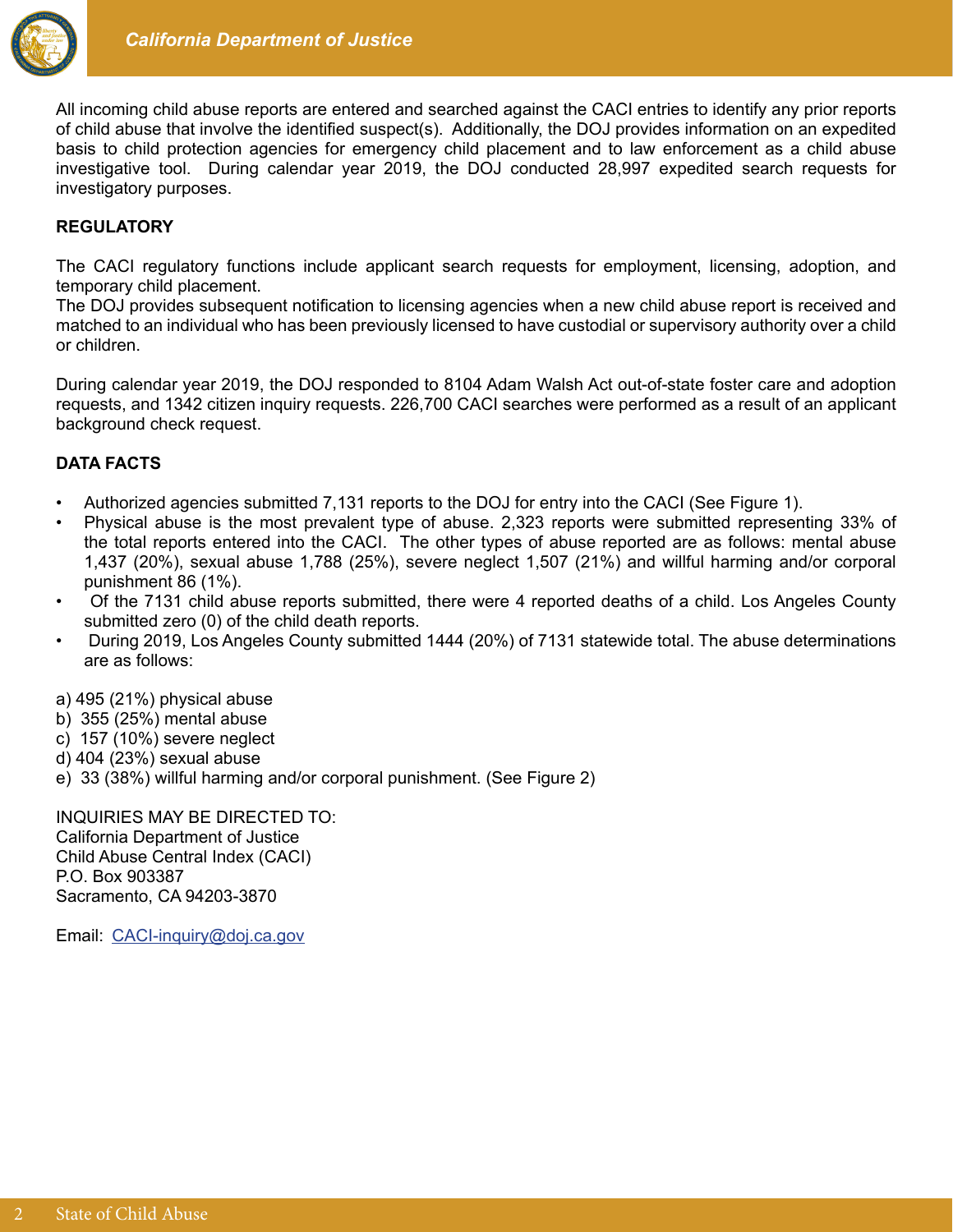

*Figure 1*

## **2018 CHILD ABUSE SUMMARY REPORTS ENTERED IN THE CHILD ABUSE CENTRAL INDEX (CACI) FOR THE PERIOD OF JANUARY 1 - DECEMBER 31, 2019**

| <b>County</b>       | <b>Total</b>     | <b>Physical</b>         | <b>Mental</b>             | <b>Severe</b><br><b>Neglect</b> | <b>Sexual</b>           | <b>Harming</b><br><b>Corporal</b> | Deaths*      |
|---------------------|------------------|-------------------------|---------------------------|---------------------------------|-------------------------|-----------------------------------|--------------|
| <b>Alameda</b>      | 198              | 67                      | 30                        | 27                              | 73                      | $\mathbf{1}$                      | 0            |
| <b>Alpine</b>       | $\pmb{0}$        | 0                       | $\pmb{0}$                 | $\pmb{0}$                       | $\mathbf 0$             | $\mathsf{O}\xspace$               | $\pmb{0}$    |
| <b>Amador</b>       | $\mathbf{1}$     | $\pmb{0}$               | $\pmb{0}$                 | $\mathbf{1}$                    | $\mathsf 0$             | $\pmb{0}$                         | $\pmb{0}$    |
| <b>Butte</b>        | 17               | $\overline{7}$          | $\overline{4}$            | $\overline{\mathbf{4}}$         | $\overline{c}$          | $\pmb{0}$                         | $\pmb{0}$    |
| <b>Calaveras</b>    | 24               | $\boldsymbol{7}$        | 15                        | $\pmb{0}$                       | $\overline{\mathbf{c}}$ | 0                                 | $\pmb{0}$    |
| Colusa              | 8                | $\mathbf{1}$            | $\overline{7}$            | $\mathsf 0$                     | 0                       | 0                                 | $\pmb{0}$    |
| <b>Contra Costa</b> | 100              | 34                      | 36                        | 13                              | 17                      | $\mathbf 0$                       | $\pmb{0}$    |
| <b>Del Norte</b>    | $\boldsymbol{7}$ | $\overline{\mathbf{4}}$ | $\mathbf 2$               | $\mathbf{1}$                    | 0                       | $\pmb{0}$                         | $\pmb{0}$    |
| <b>El Dorado</b>    | 41               | 10                      | 12                        | 14                              | 5                       | 0                                 | 0            |
| <b>Fresno</b>       | 302              | 92                      | 39                        | 75                              | 96                      | $\pmb{0}$                         | $\pmb{0}$    |
| <b>Glenn</b>        | 27               | 12                      | $\mathbf 5$               | 8                               | $\overline{c}$          | $\pmb{0}$                         | $\pmb{0}$    |
| <b>Humboldt</b>     | 77               | 15                      | 24                        | 24                              | 14                      | $\mathbf 0$                       | 0            |
| <b>Imperial</b>     | 20               | $\bf 8$                 | $\mathbf{1}$              | $\mathbf{1}$                    | 10                      | $\mathsf 0$                       | $\pmb{0}$    |
| Inyo                | $\,6$            | $\mathbf{1}$            | 3                         | $\boldsymbol{2}$                | 0                       | $\mathbf 0$                       | $\pmb{0}$    |
| Kern                | 137              | 58                      | 16                        | 46                              | 17                      | $\pmb{0}$                         | $\mathbf{1}$ |
| <b>Kings</b>        | 35               | 15                      | $\mathbf{1}$              | 10                              | 9                       | $\pmb{0}$                         | $\pmb{0}$    |
| Lake                | $\overline{4}$   | $\overline{\mathbf{c}}$ | $\pmb{0}$                 | $\mathbf{1}$                    | $\mathbf{1}$            | $\pmb{0}$                         | 0            |
| Lassen              | 27               | 10                      | 10                        | $\overline{5}$                  | $\overline{c}$          | $\mathbf 0$                       | $\mathsf 0$  |
| <b>Los Angeles</b>  | 1444             | 495                     | 355                       | 157                             | 404                     | 33                                | $\mathbf 0$  |
| <b>Madera</b>       | 25               | 9                       | 5                         | $\mathbf{1}$                    | 10                      | $\pmb{0}$                         | $\mathbf 0$  |
| <b>Marin</b>        | 19               | 3                       | $\overline{\mathbf{4}}$   | $\overline{7}$                  | 5                       | $\mathbf 0$                       | 0            |
| <b>Mariposa</b>     | $\mathsf 3$      | $\mathbf{1}$            | $\mathbf{1}$              | $\mathbf{1}$                    | 0                       | $\pmb{0}$                         | $\pmb{0}$    |
| <b>Mendocino</b>    | 57               | 24                      | 14                        | 13                              | 5                       | $\mathbf{1}$                      | $\pmb{0}$    |
| <b>Merced</b>       | 83               | 19                      | 28                        | 12                              | 23                      | 1                                 | $\pmb{0}$    |
| <b>Modoc</b>        | $\bf 8$          | $\overline{c}$          | $\ensuremath{\mathsf{3}}$ | $\mathbf 2$                     | $\mathbf{1}$            | $\pmb{0}$                         | $\pmb{0}$    |
| <b>Mono</b>         | 5                | $\mathbf{1}$            | $\overline{2}$            | $\mathbf{1}$                    | $\mathbf{1}$            | 0                                 | 0            |
| <b>Monterey</b>     | 65               | 19                      | 19                        | 10                              | 15                      | $\overline{2}$                    | $\mathsf 0$  |
| <b>Napa</b>         | 73               | 13                      | 27                        | 12                              | 21                      | 0                                 | $\pmb{0}$    |
| <b>Nevada</b>       | $\mathbf{2}$     | $\mathbf{1}$            | $\mathbf{1}$              | $\pmb{0}$                       | $\pmb{0}$               | 0                                 | $\mathbf 0$  |
| <b>Orange</b>       | 704              | 153                     | 51                        | 307                             | 192                     | $\mathbf{1}$                      | $\mathsf 0$  |
| <b>Placer</b>       | 56               | 15                      | 27                        | 8                               | 6                       | $\pmb{0}$                         | $\pmb{0}$    |
| <b>Plumas</b>       | $\mathbf{1}$     | $\mathbf 0$             | $\pmb{0}$                 | $\pmb{0}$                       | 6                       | $\pmb{0}$                         | $\mathbf 0$  |
| <b>Riverside</b>    | 350              | 159                     | 17                        | 26                              | 124                     | 24                                | $\mathbf 0$  |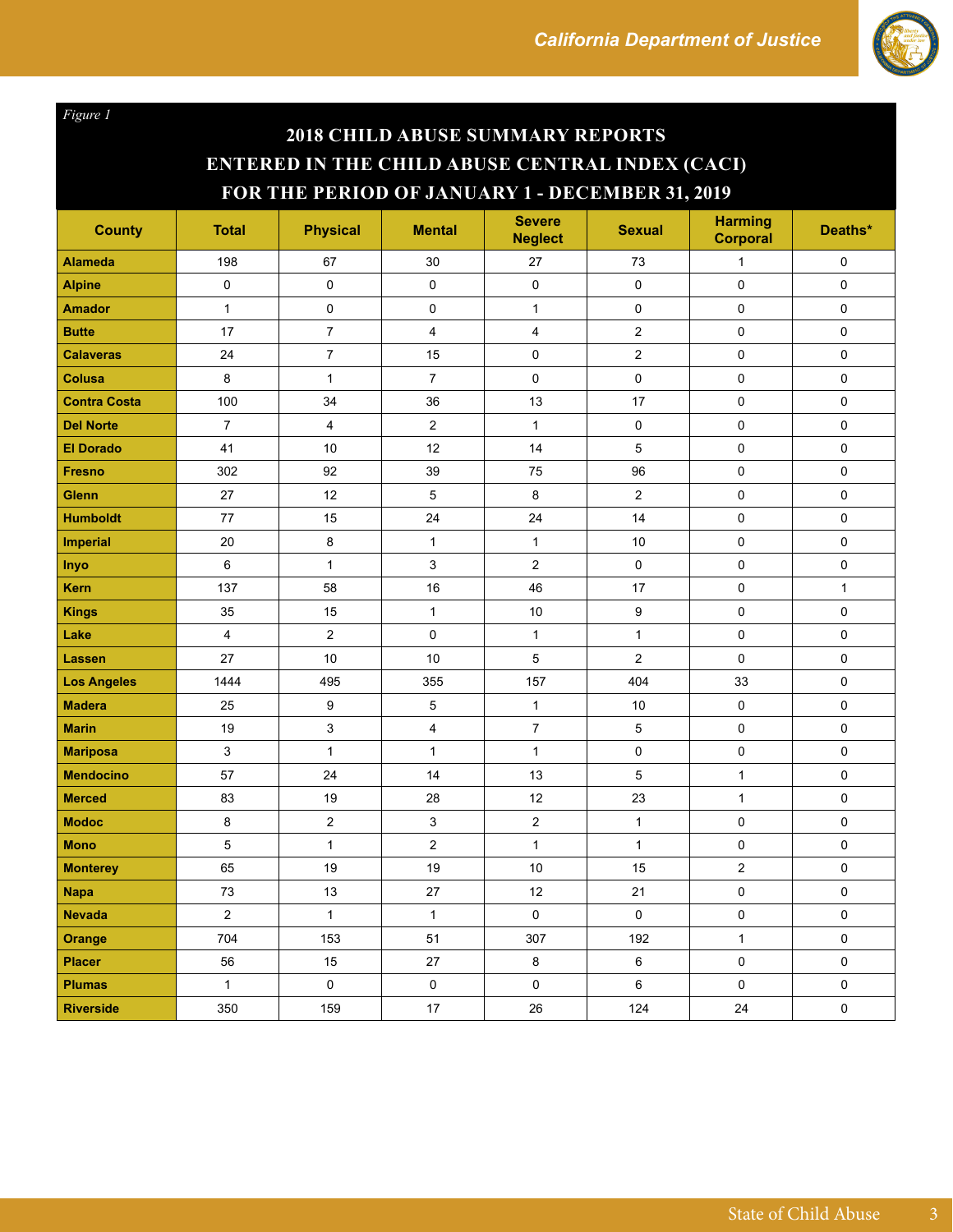

*Figure 1 (continued)*

### **2018 CHILD ABUSE SUMMARY REPORTS ENTERED IN THE CHILD ABUSE CENTRAL INDEX (CACI) FOR THE PERIOD OF JANUARY 1 - DECEMBER 31, 2019**

| <b>County</b>          | <b>Total</b>   | <b>Physical</b> | <b>Mental</b>  | <b>Severe</b><br><b>Neglect</b> | <b>Sexual</b>    | <b>Harming</b><br><b>Corporal</b> | Deaths*      |
|------------------------|----------------|-----------------|----------------|---------------------------------|------------------|-----------------------------------|--------------|
| <b>Sacramento</b>      | 159            | 88              | 10             | 29                              | 27               | 5                                 | $\mathbf{1}$ |
| <b>San Benito</b>      | 12             | 4               | $\overline{2}$ | 3                               | 3                | 0                                 | $\mathbf 0$  |
| <b>San Bernardino</b>  | 715            | 317             | 112            | 109                             | 177              | $\pmb{0}$                         | $\mathbf{1}$ |
| <b>San Diego</b>       | 637            | 180             | 135            | 143                             | 179              | $\mathbf 0$                       | $\mathbf{1}$ |
| <b>San Francisco</b>   | 90             | 32              | 34             | 12                              | 10               | $\overline{c}$                    | $\mathbf 0$  |
| <b>San Joaquin</b>     | 269            | 95              | 25             | 54                              | 95               | 0                                 | $\pmb{0}$    |
| <b>San Luis Obispo</b> | 32             | 14              | $\mathbf 0$    | 11                              | $\overline{7}$   | 0                                 | $\pmb{0}$    |
| <b>San Mateo</b>       | 52             | 20              | 9              | 16                              | $\,6\,$          | $\mathbf{1}$                      | $\pmb{0}$    |
| <b>Santa Barbara</b>   | 63             | 16              | 13             | 18                              | 15               | $\mathbf{1}$                      | 0            |
| <b>Santa Clara</b>     | 164            | 59              | 64             | 19                              | 22               | $\mathbf 0$                       | $\mathbf 0$  |
| <b>Santa Cruz</b>      | 16             | 5               | $\overline{2}$ | 6                               | 3                | $\pmb{0}$                         | $\pmb{0}$    |
| <b>Shasta</b>          | 242            | 35              | 127            | 63                              | 17               | $\mathbf 0$                       | 0            |
| <b>Sierra</b>          | $\overline{2}$ | $\mathbf{1}$    | $\mathbf{1}$   | 0                               | 0                | $\mathbf 0$                       | 0            |
| <b>Siskiyou</b>        | $\overline{7}$ | $\overline{2}$  | $\overline{2}$ | 3                               | 5                | $\pmb{0}$                         | 0            |
| <b>Solano</b>          | 37             | 14              | $\overline{2}$ | 11                              | 10               | $\pmb{0}$                         | 0            |
| <b>Sonoma</b>          | 90             | 21              | 28             | 26                              | 15               | $\pmb{0}$                         | $\mathbf 0$  |
| <b>Stanislaus</b>      | 263            | 64              | 51             | 76                              | 71               | $\mathbf{1}$                      | 0            |
| <b>Sutter</b>          | 23             | 9               | 8              | $\overline{4}$                  | $\overline{c}$   | $\mathsf 0$                       | 0            |
| <b>Tehama</b>          | 27             | 10              | $\pmb{0}$      | 8                               | 9                | $\pmb{0}$                         | $\pmb{0}$    |
| <b>Trinity</b>         | 14             | $\overline{4}$  | 8              | $\overline{2}$                  | $\pmb{0}$        | 0                                 | 0            |
| <b>Tulare</b>          | 39             | 17              | $\overline{7}$ | $\overline{7}$                  | 8                | $\mathsf 0$                       | 0            |
| <b>Tuolumne</b>        | 23             | 9               | $\mathbf 5$    | $\overline{7}$                  | $\boldsymbol{2}$ | $\pmb{0}$                         | 0            |
| <b>Ventura</b>         | 141            | 30              | 11             | 64                              | 23               | 13                                | 0            |
| Yolo                   | 58             | 16              | $\overline{7}$ | 18                              | 17               | $\pmb{0}$                         | 0            |
| Yuba                   | 30             | 4               | 15             | 9                               | 2                | $\mathsf 0$                       | 0            |
| <b>TOTALS</b>          | 7,131          | 2,323           | 1,437          | 1,507                           | 1,788            | 86                                | 4            |
| <b>PERCENTAGE</b>      | 100%           | 33%             | 20%            | 21%                             | 25%              | 1%                                | 0.06%        |

**\* DENOTES THE NUMBER OF REPORTED CHILD DEATHS. THE TOTAL PERCENTAGE OF ABUSE DETERMINATIONS DOES NOT INCLUDE THE CHILD DEATH DATA.**